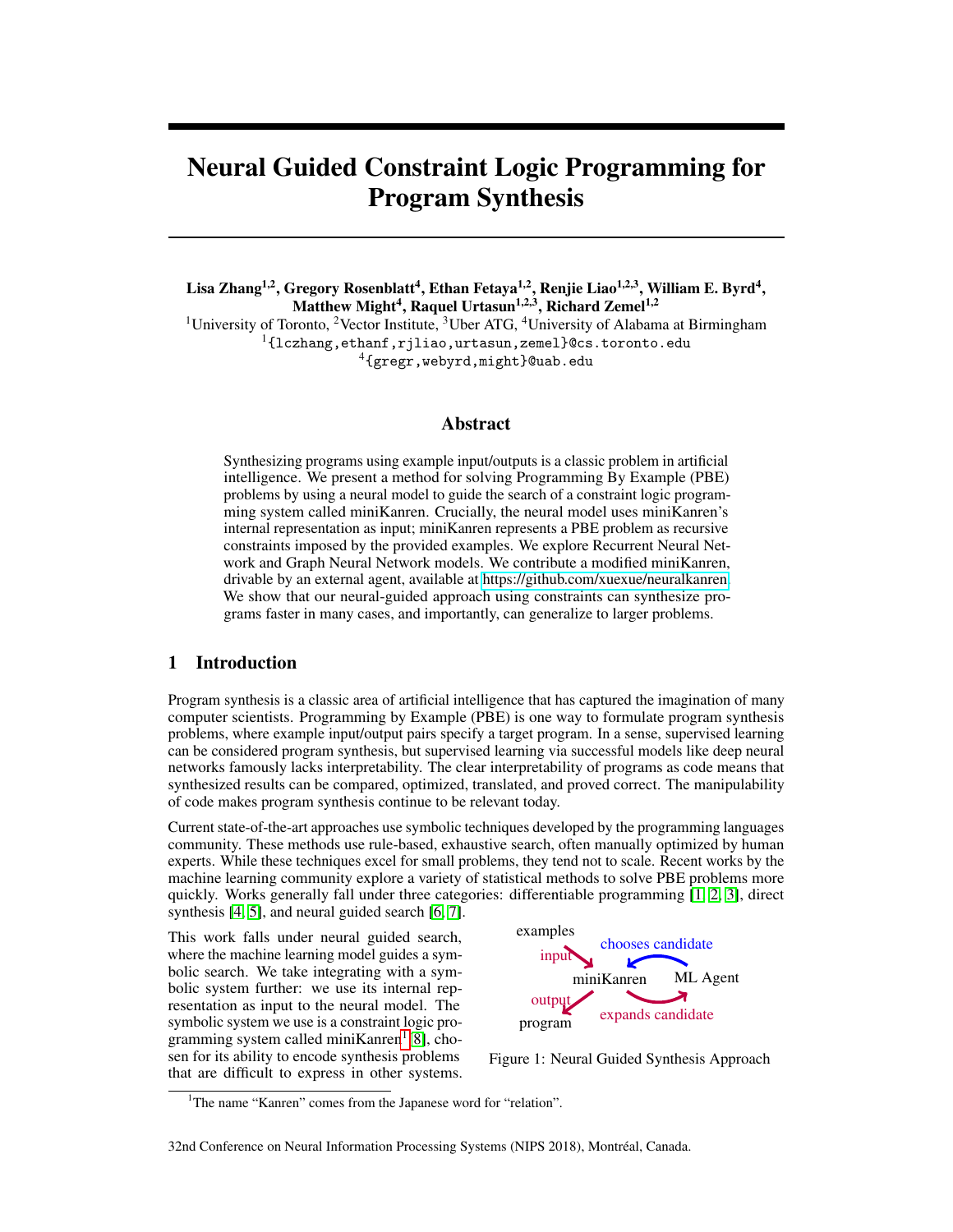Specifically, miniKanren does not rely on types, is able to to complete partially specified programs, and has a straightforward implementation [\[9\]](#page-8-8). miniKanren searches for a candidate program that satisfies the recursive constraints imposed by the input/output examples. Our model uses these constraints to score candidate programs and guide miniKanren's search.

Neural guided search using constraints is promising for several reasons. First, while symbolic approaches outperform statistical methods, they have not demonstrated an ability to scale to larger problems; neural guidance may help navigate the exponentially growing search space. Second, symbolic systems exploit the compositionality of synthesis problems: miniKanren's constraints select portions of the input/output examples relevant to a subproblem, akin to having a symbolic attention mechanism. Third, constraint lengths are relatively stable even as we synthesize more complex programs; our approach should be able to generalize to programs larger than those seen in training.

To summarize, we contribute a novel form of neural guided synthesis, where we use a symbolic system's internal representations to solve an auxiliary problem of constraint scoring using neural embeddings. We explore two models for scoring constraints: Recurrent Neural Network (RNN) and Graph Neural Network (GNN) [\[10\]](#page-8-9). We also present a "transparent" version of miniKanren with visibility into its internal constraints, available at [https://github.com/xuexue/neuralkanren.](https://github.com/xuexue/neuralkanren)

Our experiments focus on synthesizing programs in a subset of Lisp, and show that scoring constraints help. More importantly, we test the generalizability of our approach on three families of synthesis problems. We compare against state-of-the-art systems  $\lambda^2$  [\[11\]](#page-8-10), Escher [\[12\]](#page-8-11), Myth [\[13\]](#page-8-12), and RobustFill [\[4\]](#page-8-3). We show that our approach has the potential to generalize to larger problems.

# 2 Related Work

Programming by example (PBE) problems have a long history dating to the 1970's [\[14,](#page-8-13) [15\]](#page-8-14). Along the lines of early works in program synthesis, the programming languages community developed search techniques that enumerate possible programs, with pruning strategies based on types, consistency, and logical reasoning to improve the search. Several state-of-the-art methods are described in Table [1.](#page-1-0)

<span id="page-1-0"></span>

| Method                 | Direction | Search Strategy                        | <b>Type Discipline</b> |
|------------------------|-----------|----------------------------------------|------------------------|
| mini Kanren [8, $16$ ] | Top-down  | Biased-Interleaving                    | Dynamic                |
| $\lambda^2$ [11]       | Top-down  | <b>Template Complexity</b>             | Static                 |
| Escher $[12]$          | Bottom-up | Forward Search / Conditional Inference | Static                 |
| Myth $[13]$            | Top-down  | <b>Iterative Deepening</b>             | <b>Static</b>          |

Table 1: Symbolic Methods

The method  $\lambda^2$  [\[11\]](#page-8-10) is most similar to miniKanren, but specializes in numeric, statically-typed inputs and outputs. Escher [\[12\]](#page-8-11) is built as an active learner, and relies on the presence of an oracle to supply outputs for new inputs that it chooses. Myth [\[13\]](#page-8-12) searches for the smallest program satisfying a set of examples, and guarantees parsimony. These methods all use functional languages based on the λ-calculus as their target language, and aim to synthesize general, recursive functions.

Contributions by the machine learning community have grown in the last few years. Interestingly, while PBE problems can be thought of as a meta-learning problem, few works explore this relationship. Each synthesis problem can be thought of as a learning problem [\[17\]](#page-9-1), so learning the synthesizer can be thought of as meta-learning. Instead, works generally fall under direct synthesis, differentiable programming, and neural guided synthesis.

Direct Synthesis In direct synthesis, the program is produced directly as a sequence or tree. One domain where this has been successful is string manipulation as applied to spreadsheet completion, as in FlashFill [\[18\]](#page-9-2) and its descendants [\[5,](#page-8-4) [4,](#page-8-3) [19\]](#page-9-3). FlashFill [\[18\]](#page-9-2) uses a combination of search and carefully crafted heuristics. Later works like [\[5\]](#page-8-4) introduce a "Recursive-Reverse-Recursive Neural Network" to generate a program tree conditioned on input/output embeddings. More recently, RobustFill [\[4\]](#page-8-3) uses bi-directional Long Short-Term Memory (LSTM) with attention, to generate programs as sequences. Despite flattening the tree structure, RobustFill achieved much better results (92% vs 38%) on the FlashFill benchmark. While these approaches succeed in the practical domain of string manipulation, we are interested in exploring manipulations of richer data structures.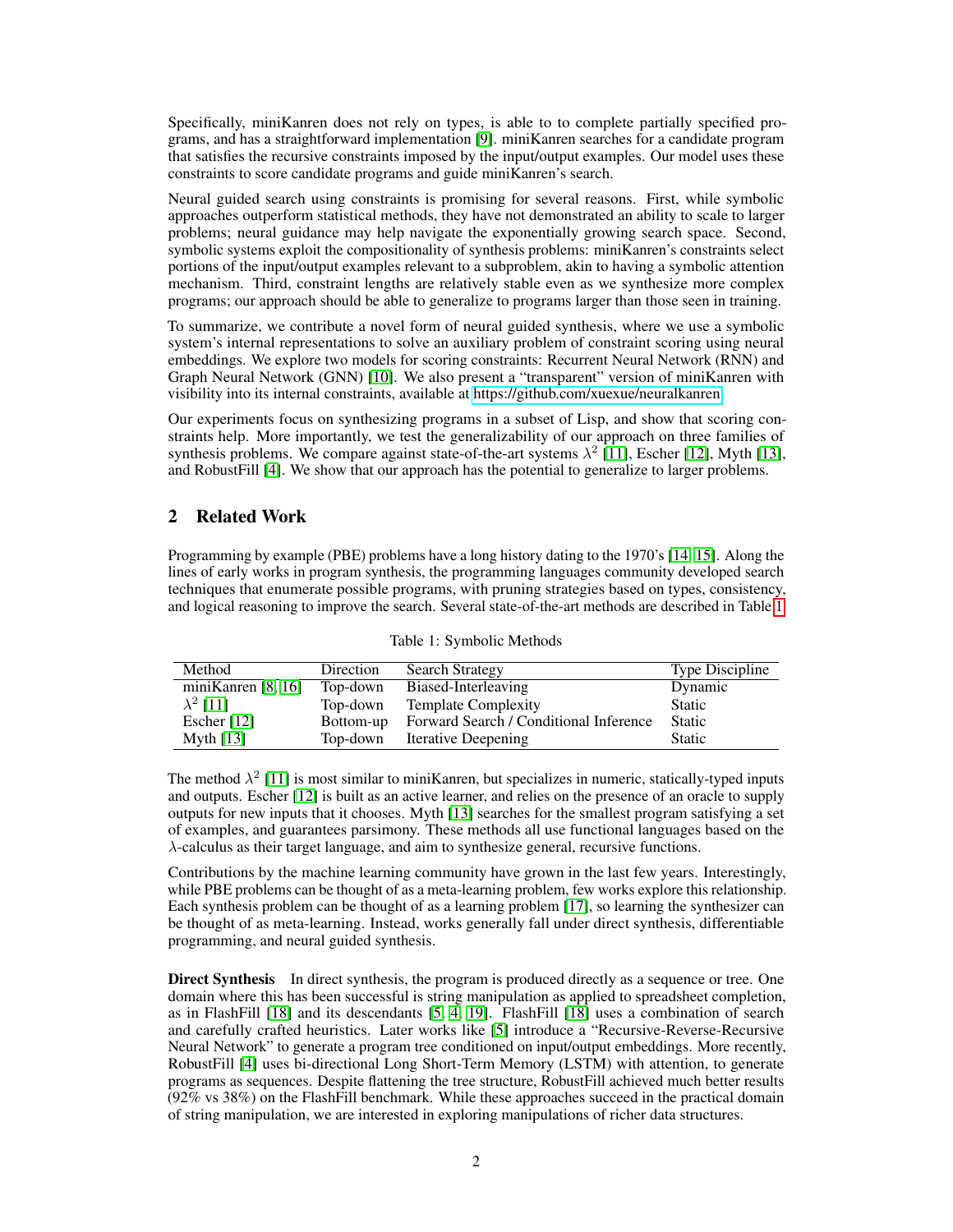Differentiable Programming Differentiable programming involves building a differentiable interpreter, then backpropagating through the interpreter to learn a *latent* program. The goal is to infer correct outputs for new inputs. Work in differentiable programming began with the Neural Turing Machine [\[3\]](#page-8-2), a neural architecture that augments neural networks with external memory and attention. Neural Programmer [\[1\]](#page-8-0) and Neural Programmer-Interpreter [\[2\]](#page-8-1) extend the work with reusable operations, and build programs compositionally. While differentiable approaches are appealing, [\[20\]](#page-9-4) showed that this approach still underperforms discrete search-based techniques.

Neural Guided Search A recent line of work uses statistical techniques to guide a discrete search. For example, DeepCoder [\[6\]](#page-8-5) uses an encoding of the input/output examples to predict functions that are likely to appear in the program, to prioritize programs containing those functions. More recently, [\[7\]](#page-8-6) uses an LSTM to guide the symbolic search system PROSE (Microsoft Program Synthesis using Examples). The search uses a "branch and bound" technique. The neural model learns the choices that maximize the bounding function  $h$  introduced in [\[18\]](#page-9-2) and used for FlashFill problems. These approaches attempt to be search system agnostic, whereas we integrate deeply with one symbolic approach, taking advantage of its internal representation and compositional reasoning.

Other work in related domains shares similarities with our contribution. For example, [\[21\]](#page-9-5) uses constraint-based solver to sample terms in order to complete a program sketch, but is not concerned with synthesizing entire programs. Further, [\[22\]](#page-9-6) implements differentiable logic programming to do fuzzy reasoning and induce soft inference rules. They use Prolog's depth-first search as-is and learn constraint validation (approximate unification), whereas we learn the search strategy and use miniKanren's constraint validation as-is.

# 3 Constraint Logic Programming with miniKanren

This section describes the constraint logic programming language miniKanren and its use for program synthesis. Figure [1](#page-0-1) summarizes the relationship between miniKanren and the neural agent.

#### 3.1 Background

The constraint logic programming language miniKanren uses the relational programming paradigm, where programmers write *relations* instead of functions. Relations are a generalization of functions: a function f with n parameters can be expressed as a relation R with  $n + 1$  parameters, e.g.,  $(f x) = y$ implies  $(R x y)$ . The notation  $(R x y)$  means that x and y are related by R.

In miniKanren queries, data flow is not directionally biased: any input to a relation can be unknown. For example, a query  $(R[\overline{X}]y)$  where y is known and  $[\overline{X}]$  is an unknown, called a *logic variable*, finds values X where X and y are related by  $R$ . In other words, given  $R$  and  $f$  defined as before, the query finds inputs X to f such that  $(f X) = y$ . This property allows the relational translation of a function to run computations in reverse [\[16\]](#page-9-0). We refer to such uses of relations containing logic variables as *constraints*.

In this work, we are interested in using a relational form evalo of an interpreter EVAL to perform program synthesis<sup>[2](#page-2-0)</sup>. In the functional computation (EVAL P I) = 0, program P and input I are known, and the output O is the result to be computed. The same computation can be expressed relationally with (evalo P I  $[0]$ ) where P and I are known and  $[0]$  is an unknown. We can also synthesize programs from inputs and outputs, expressed relationally with (evalo  $\overline{P}$  I 0)



<span id="page-2-1"></span>Figure 2: Expansion of an evalo constraint

where  $\mathbb{F}$  is unknown while I and 0 are known. While ordinary evaluation is deterministic, there may be many valid programs P for any pair of I and 0. Multiple uses of evalo, involving the same  $[\overline{P}]$  but different pairs I and 0 can be combined in a conjunction, further constraining  $\mathbb{P}^1$ . This is how PBE tasks are encoded using an implementation of evalo for the target synthesis language.

<span id="page-2-0"></span><sup>&</sup>lt;sup>2</sup>In miniKanren convention, a relation is named after the corresponding function, with an 'o' at the end. Appendix [A](#page-10-0) provides a definition of evalo used in our experiments.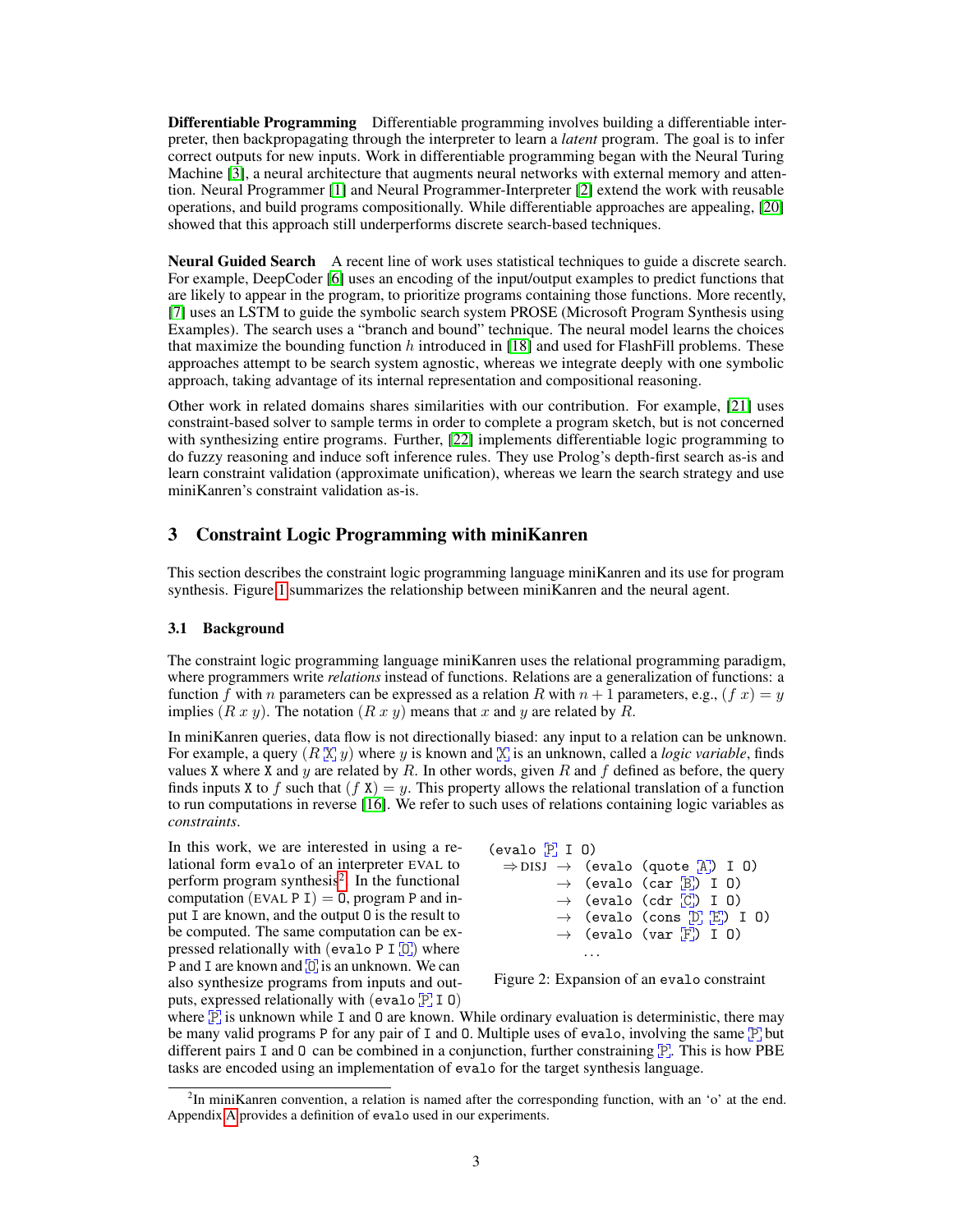A miniKanren program internally represents a query as a constraint tree built out of conjunctions, disjunctions, and calls to relations (constraints). A relation like evalo is recursive, that is, defined in terms of invocations of other constraints including itself. Search involves unfolding a recursive constraint by replacing the constraint with its definition in terms of other constraints. For example, in a Lisp interpreter, a program P can be a constant, a function call, or another expression. Unfolding reveals these possibilities as clauses of a disjunction that replaces evalo. Figure [2](#page-2-1) shows a partial unfolding of (evalo  $\overline{P}$  I 0).

As we unfold more nodes, branches of the constraint tree constrain  $\mathbb{P}_{1}$  to be more specific. We call a partial specification of  $\mathbb{F}$  as a "candidate" partial program. If at some point we find a fully specified P that satisfies all relevant constraints, then P is a solution to the PBE problem.

In Figure [3,](#page-4-0) we show portions of the constraint tree representing a PBE problem with two input/output pairs. Each of the gray boxes corresponds to a separate disjunct in the constraint tree, representing a candidate. Each disjunct is a conjunction of constraints, shown one on each line. A candidate is viable only if the entire conjunction can be satisfied. In the left column (a) certain "obviously" failing candidates like (quote  $\mathbb{M}$ ) are omitted from consideration. The right column (c) also shows the unfolding of the selected disjunct for (cons  $[D, E]$ ), where  $[D]$  is replaced by its possible values.

By default, miniKanren uses a biased interleaving search [\[16\]](#page-9-0), alternating between disjuncts to unfold. The alternation is "biased" towards disjuncts that have more of their constraints already satisfied. This search is *complete*: if a solution exists, it will eventually be found, time and memory permitting.

#### 3.2 Transparent constraint representation

Typical implementations of miniKanren represent constraint trees as "goals" [\[16\]](#page-9-0) built from opaque, suspended computations. These suspensions entangle both constraint simplification and the implicit search policy, making it difficult to inspect a constraint tree and experiment with alternative search policies.

One of our contributions is a miniKanren implementation that represents the constraint tree as a transparent data structure. It provides an interface for choosing the next disjunct to unfold, making it possible to define custom search policies driven by external agents. Our implementation is available at [https://github.com/xuexue/neuralkanren.](https://github.com/xuexue/neuralkanren)

Like the standard miniKanren, this transparent version is implemented in Scheme. To interface with an external agent, we have implemented a Python interface that can drive the miniKanren process via stdin/stdout. Users start by submitting a query, then alternate between receiving constraint tree updates and choosing the next disjunct to unfold.

# 4 Neural Guided Constraint Logic Programming

We present our neural guided synthesis approach summarized in Figure [3.](#page-4-0) To begin, miniKanren represents the PBE problem in terms of a disjunction of candidate partial programs, and the constraints that must be satisfied for the partial program to be consistent with the examples. A machine learning agent makes discrete choices amongst the possible candidates. The symbolic system then expands the chosen candidate, adding expansions of the candidate to the list of partial programs.

The machine learning model follows these steps:

- 1. Embed the constraints. Sections [4.1](#page-4-1) and [4.2](#page-4-2) discuss two methods for embedding constraints that trade off ease of training and accounting for logic variable identity.
- 2. Score each constraint. Each constraint embedding is scored independently, using a multilayer perceptron (MLP).
- 3. Pool scores together. We pool constraint scores for each candidate. We pool hierarchically using the structure of the constraint tree, max-pooling along a disjunction and averagepooling along a conjunction. We find that using average-pooling instead of min-pooling helps gradient flow. In Figure [3](#page-4-0) there are no internal disjunctions.
- 4. Choose a candidate. We use a softmax distribution over candidates during training and choose greedily during test.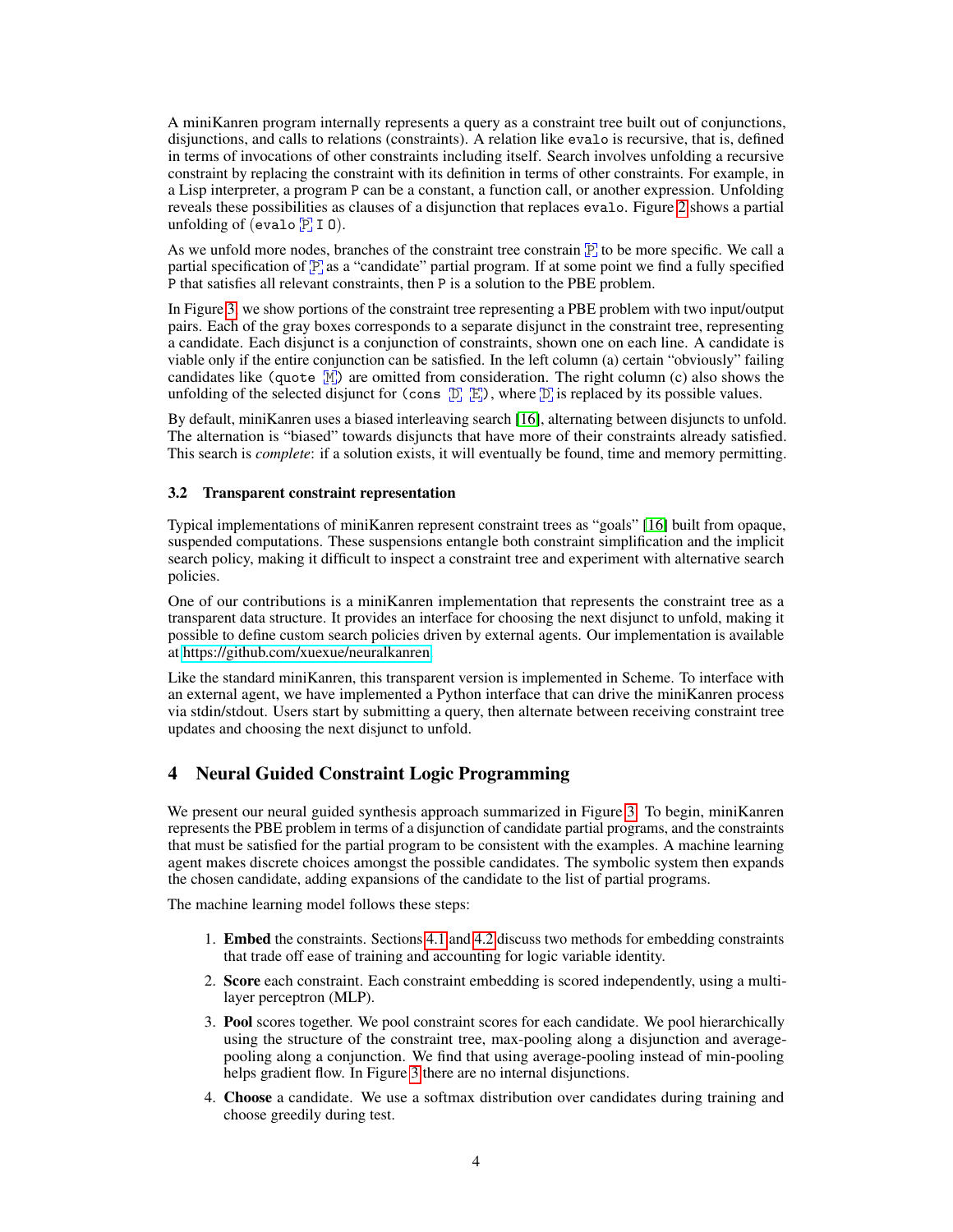

<span id="page-4-0"></span>Figure 3: Steps for synthesizing a program that repeats a symbol three times using a subset of Lisp: (a) miniKanren builds constraints representing the PBE problem; candidate programs contain unknowns, whose values are restricted by constraints; (b) a neural agent operating on the constraints scores candidates; each constraint is embedded and scored separately, then pooled per candidate; scores determine which candidate to expand; (c) miniKanren expands the chosen candidate (cons  $[D_E]$ ; possible completions of unknown  $[D]$  are added to the set of candidates; (d) this process continues until a fully-specified program (with no logic variables) is found.

Intuitively, the pooled score for each candidate represents the plausibility of constraints associated with a candidate partial program being satisfied. So in some sense we are learning a neural constraint satisfaction system in order to solve synthesis problems.

#### <span id="page-4-1"></span>4.1 Recurrent Neural Network Model (RNN)

One way to embed the constraints is using an RNN operating on each constraint as a sequence. We use an RNN with bi-directional LSTM units [\[23\]](#page-9-7) to score constraints, with each constraint separately tokenized and embedded. The tokenization process removes identifying information of logic variables, and treats all logic variables as the same token. While logic variable identity is important, since each constraint is embedded and scored separately, the logic variable identity is lost.

We learn separate RNN weights for each relation (evalo, lookupo, etc). The particular set of constraint types differs depending on the target synthesis language.

#### <span id="page-4-2"></span>4.2 Graph Neural Network Model (GNN)

In the RNN model, we lose considerable information by removing the identity of logic variables. Two constraints associated with a logic variable may independently be satisfiable, but may be obviously unsatisfiable together.

To address this, we use a GNN model that embeds all constraints simultaneously. The use of graph or tree structure to represent programs [\[24,](#page-9-8) [25\]](#page-9-9) and constraints [\[26\]](#page-9-10) is not unprecedented. An example graph structure is shown in Figure [4.](#page-5-0) Each constraint is represented as a tree, but since logic variable leaf nodes may be shared by multiple constraints, the constraint graph is in general a Directed Acyclic Graph (DAG). We do not include the constraint tree structure (disjunctions and conjunctions) in the graph structure since they are handled during pooling.

The specific type of GNN model we use is a Gated Graph Neural Network (GGNN) [\[27\]](#page-9-11). Each node has an initial embedding, which is refined through message passing along the edges. The final root node embedding of each constraint is taken to be the embedding representation of the constraint. Since the graph structure is a DAG, we use a synchronous message schedule for message passing.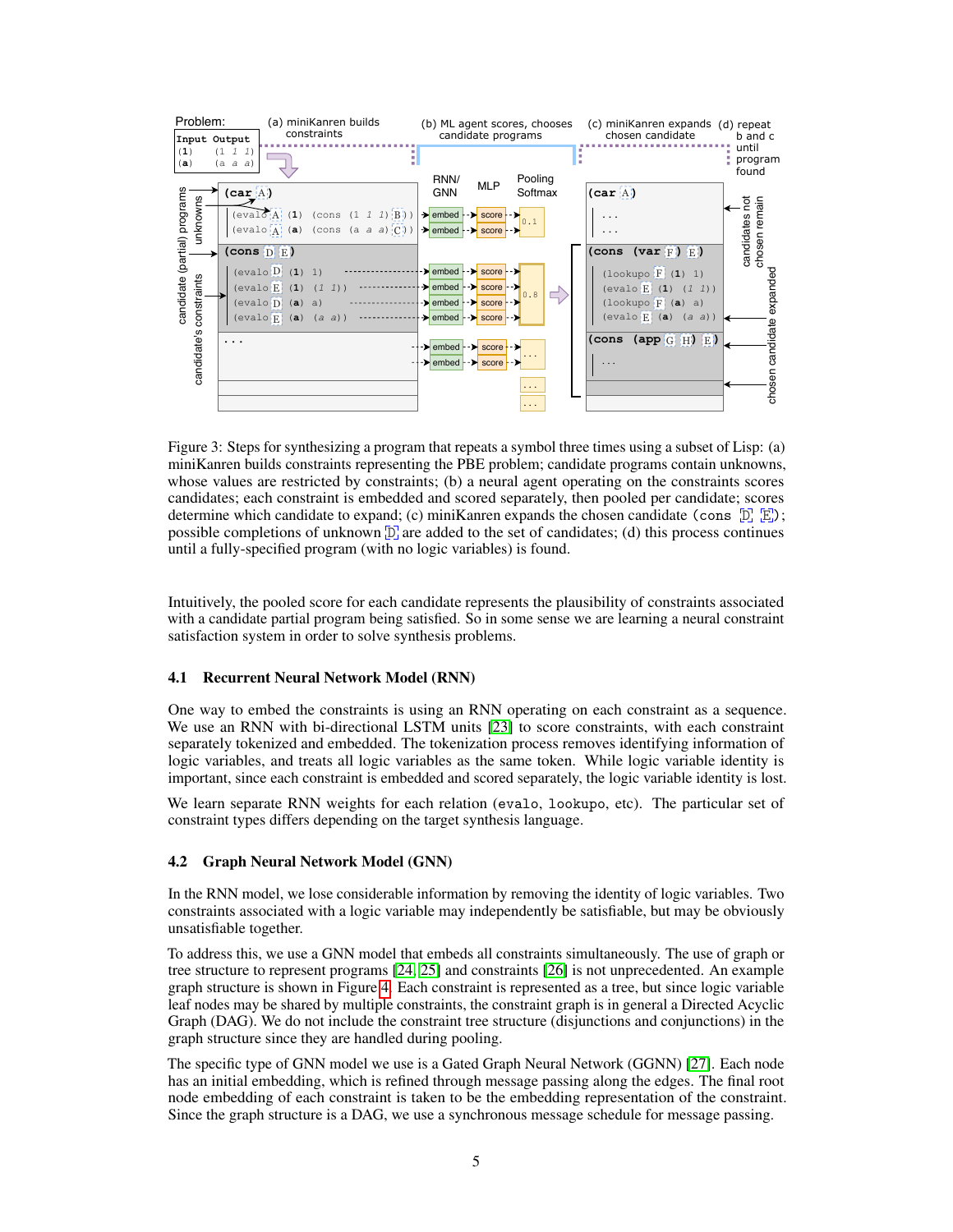<span id="page-5-0"></span>

Figure 4: Graph representation of constraints (evalo  $\begin{bmatrix} A & (1) & (cons (1 1 1) \end{bmatrix}$ ) and (evalo  $\overline{A}$  (a) (cons (a a a)  $\overline{C}$ ))

One difference between our algorithm and a typical GGNN is the use of different node types. Each token in the constraint tree (e.g. evalo, cons, logic variable) has its own aggregation function and Gated Recurrent Unit weights. Further, the edge types will also follow the node type of the parent node. Most node types will have asymmetric children, so the edge type will also depend on the position of the child.

To summarize, the GNN model has the following steps:

- 1. Initialization of each node, depending on the node type and label. The initial embeddings  $e_{label}$  are learned parameters of the model.
- 2. Upward Pass, which is ordered leaf-to-root, so that a node receives all messages from its children and updates its embedding before sending a message to its parents. Since a non-leaf node always has a fixed number of children, the merge function is parameterized as a multi-layer perceptron (MLP) with a fixed size input.
- 3. Downward Pass, which is ordered root-to-leaf, so that a node receives all messages from its parents and updates its embedding before sending a message to its children. Nodes that are not logic variables will only have one parent, so no merge function is required. Constant embeddings are never updated. Logic variables can have multiple parents, so an average pooling is used as a merge function.
- 4. Repeat. The number of upward/downward passes is a hyperparameter. We end on an upward pass so that logic variable updates are reflected in the root node embeddings.

We extract the final embedding of the constraint root nodes for scoring, pooling, and choosing.

#### 4.3 Training

We note the similarity in the setup to a Reinforcement Learning problem. The candidates can be thought of as possible *actions*, the ML model as the *policy*, and miniKanren as the non-differentiable *environment* which produces the *states* or constraints. However, during training we have access to the ground-truth optimal action at each step, and therefore use a supervised cross-entropy loss.

We do use other techniques from the Reinforcement Learning literature. We use curriculum learning, beginning with simpler training problems. We generate training states by using the current model parameters to make action choices at least some of the time. We use scheduled sampling [\[28\]](#page-9-12) with a linear schedule, to increase exploration and reduce teacher-forcing as training progresses. We use prioritized experience replay [\[29\]](#page-9-13) to reduce correlation in a minibatch, and re-sample more difficult states. To prevent an exploring agent from becoming "stuck", we abort episodes after 20 consecutive incorrect choices. For optimization we use RMSProp [\[30\]](#page-9-14), with weight decay for regularization.

Importantly, we choose to expand two candidates per step during training, instead of the single candidate as described earlier. We find that expanding two candidates during training allows a better balance of exploration / exploitation during training, leading to a more robust model. During test time, we resume expanding one candidate per step, and use a greedy policy.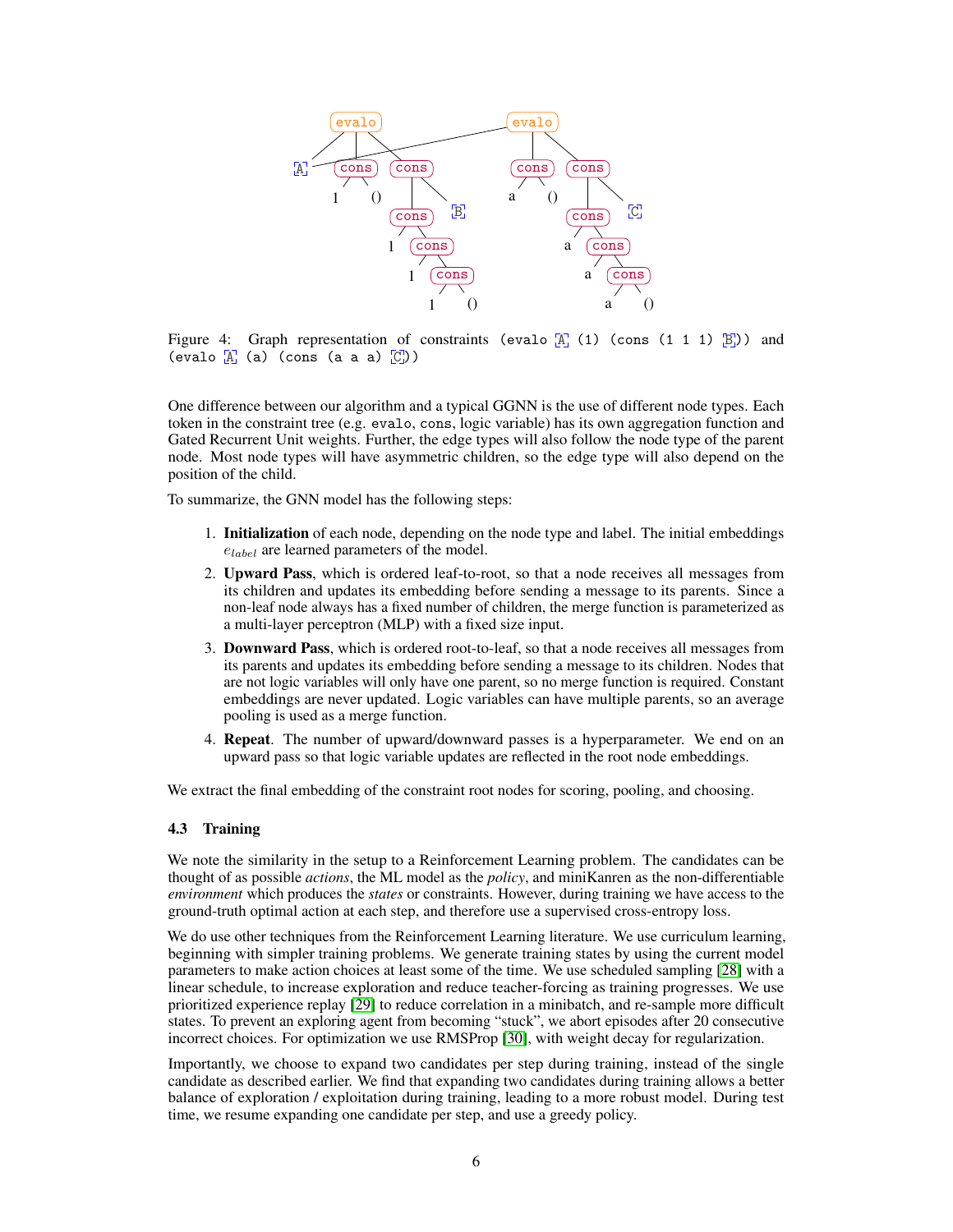## 5 Experiments

Following the programming languages community, we focus on tree manipulation as a natural starting point towards expressive computation. We use a small subset of Lisp as our target language. This subset consists of cons, car, cdr, along with several constants and function application. The full grammar is shown in Figure [5.](#page-6-0)

```
datum (D) ::= () | #t | #f | 0 | 1 | x | y | a | b | s | (D . D)
variable-name (V) ::= () | (s . V)expression (E) ::= (var V) | (app E E) | (lambda E) | (quote D)
                   | (cons E E) | (car E) | (cdr E) | (list E ...)
```
Figure 5: Subset of Lisp used in this work

<span id="page-6-0"></span>We present two experiments. First, we test on programmatically generated synthesis problems held out from training. We compare two miniKanren search strategies that do not use a neural guide, three of our neural-guided models, and RobustFill with a generous beam size. Then, we test the generalizability of these approaches on three families of synthesis problems. In this second set of experiments we additionally compare against state-of-the-art systems  $\lambda^2$ , Escher, and Myth. All test experiments are run on Intel i7-6700 3.40GHz CPU with 16GB RAM.

#### <span id="page-6-2"></span>5.1 Tree Manipulation Problems

We programmatically generate training data by querying (evalo  $\mathbb{F}[\mathbb{T}]\mathbb{G}$ ) in miniKanren, where the program, inputs, and outputs are all unknown. We put several other restrictions on the inputs and outputs so that the examples are sufficiently expressive. When input/output expressions contain constants, we choose random constants to ensure variety. We use 500 generated problems for training, each with 5 input/output examples. In this section, we report results on 100 generated test problems. We report results for several symbolic and neural guided models. Sample generated problems are included in Appendix [B.](#page-11-0)

We compare two variants of symbolic methods that use miniKanren. The "Naive" model uses biased-interleaving search, as described in [\[31\]](#page-9-15). The "+ Heuristic" model uses additional hand tuned heuristics described in [\[16\]](#page-9-0). The neural guided models include the RNN+Constraints guided search described in Section [4.1](#page-4-1) and the GNN+Constraints guided search in Section [4.2.](#page-4-2) The RNN model uses 2-layer bi-directional LSTMs with embedding size of 128. The GNN model uses a single up/down/up pass with embedding size 64 and message size 128. Increasing the number of passes did not yield improvements. Further, we compare against a baseline RNN model that does not take constraints as input: instead, it computes embeddings of the input, output, and the candidate partial program using an LSTM, then scores the concatenated embeddings using a MLP. This baseline model also uses 2-layer bi-directional LSTMs with embedding size of 128. All models use a 2-layer neural network with ReLU activation as the scoring function.

<span id="page-6-1"></span>Table [2](#page-6-1) reports the percentage of problems solved within 200 steps. The maximum time the RNN-Guided search used was 11 minutes, so we allow the symbolic models up to 30 minutes. The GNN-Guided search is significantly more computationally expensive, and the RNN baseline model (without constraints) is comparable to the RNN-Guided models (with constraints as inputs).

| Method                      | Percent Solved | <b>Average Steps</b> |
|-----------------------------|----------------|----------------------|
| Naive $[31]$                | 27%            | N/A                  |
| +Heuristics (Barliman) [16] | 82%            | N/A                  |
| RNN-Guided (No Constraints) | 93%            | 46.7                 |
| GNN-Guided + Constraints    | 88%            | 44.5                 |
| RNN-Guided + Constraints    | 99%            | 37.0                 |
| RobustFill [4] beam $1000+$ | $100\%$        | N/A                  |

Table 2: Synthesis Results on Tree Manipulation Problems

All three neural guided models performed better than symbolic methods in our tests, with the RNN+Constraints model solving all but one problem. The RNN model without constraints also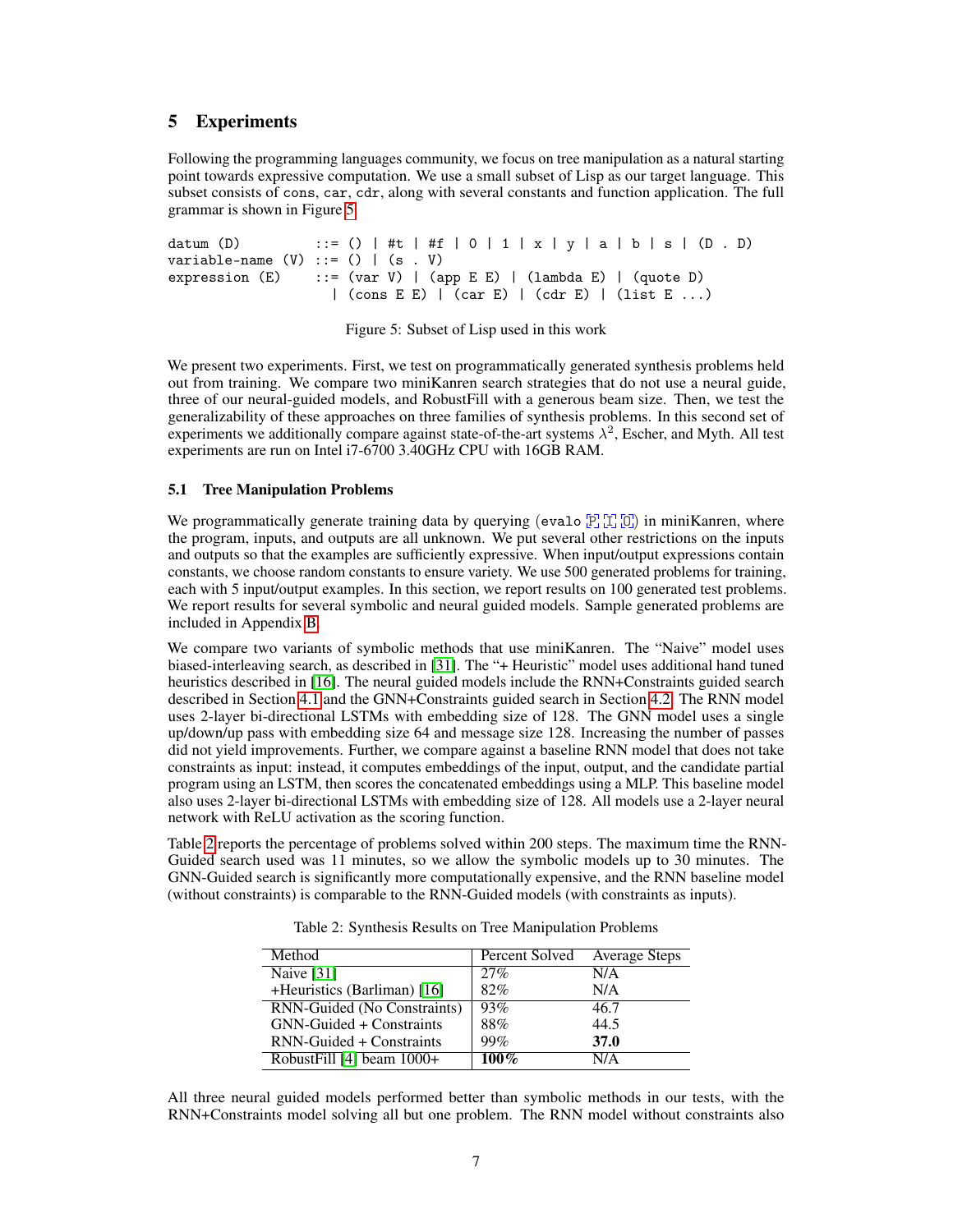performed reasonably, but took more steps on average than other models. RobustFill [\[4\]](#page-8-3) Attention-C with large beam size solves one more problem than RNN+Constraints on a flattened representation of these problems. Exploration of beam size is in Appendix [D.](#page-13-0) We defer comparison with other symbolic systems because problems in this section involve dynamically-typed, improper list construction.

#### 5.2 Generalizability

In this experiment, we explore generalizability. We use the same model weights as above to synthesize three families of programs of varying complexity: Repeat  $(N)$  which repeats a token N times, DropLast(N) which drops the last element in an N element list, and BringToFront(N) which brings the last element to the front in an  $N$  element list. As a measure of how synthesis difficulty increases with N, Repeat (N) takes  $4 + 3N$  steps, DropLast (N) takes  $\frac{1}{2}N^2 + \frac{5}{2}N + 1$  steps, and BringToFront(N) takes  $\frac{1}{2}N^2 + \frac{7}{2}N + 4$  steps. The largest training program takes optimally 22 steps to synthesize. The number of optimal steps in synthesis correlates linearly with program size.

We compare against state-of-the-art systems  $\lambda^2$ , Escher, and Myth. It is difficult to compare our models against other systems fairly, since these symbolic systems use type information, which provides an advantage. Further,  $\lambda^2$  assumes advanced language constructs like fold that other methods do not. Escher is built as an active learner, and requires an "oracle" to provide outputs for additional inputs. We do not enable this functionality of Escher, and limit the number of input/output examples to 5 for all methods. We allow every method up to 30 minutes. We also compare against RobustFill Attention-C with a beam size of 5000, the largest beam size supported by our test hardware. Our model is further restricted to 200 steps for consistency with Section [5.1.](#page-6-2)

Note that if given the full 30 minutes, the RNN+Constraints model is able to synthesize DropLast(7) and  $BringToFront(6)$ , and the GNN+Constraints model is also able to synthesize  $DropLast(7)$ . Myth solves Repeat  $(N)$  much faster than our model, taking less than 15ms per problem, but fails on DropLast and BringToFront. Results are shown in Table [3.](#page-7-0)

In summary, the RNN+Constraints and GNN+Constraints models both solve problems much larger than those seen in training. The results suggest that using constraints helps generalization: though RobustFill performs best in Section [5.1,](#page-6-2) it does not generalize to larger problems out of distribution; though RNN+Constraints and RNN-without-constraints perform comparably in Section [5.1,](#page-6-2) the former shows better generalizability. This is consistent with the observation that as program sizes grow, the corresponding constraints grow more slowly.

| Method                      | Repeat(N)    | DropLast(N) | BringToFront(N) |
|-----------------------------|--------------|-------------|-----------------|
| Naive $[31]$                | $6$ (time)   | $2$ (time)  | $-$ (time)      |
| +Heuristics [16]            | $11$ (time)  | $3$ (time)  | $-$ (time)      |
| RNN-Guided + Constraints    | $20+$        | $6$ (time)  | $5$ (time)      |
| GNN-Guided + Constraints    | $20+$        | $6$ (time)  | $6$ (time)      |
| RNN-Guided (no constraints) | $9$ (time)   | $3$ (time)  | $2$ (time)      |
| $\lambda^2$ [11]            | 4 (memory)   | $3$ (error) | $3$ (error)     |
| Escher $[12]$               | $10$ (error) | 1 (oracle)  | - (oracle)      |
| Myth $[13]$                 | $20+$        | $-$ (error) | $-$ (error)     |
| RobustFill [4] beam 1000    |              |             | $-$ (error)     |
| RobustFill [4] beam 5000    | 3            |             | $-$ (error)     |

<span id="page-7-0"></span>Table 3: Generalization Results: largest  $N$  for which synthesis succeeded, and failure modes (out of time, out of memory, requires oracle, other error)

# 6 Conclusion

We have built a neural guided synthesis model that works directly with miniKanren's constraint representations, and a transparent implementation of miniKanren available at [https://github.com/xuexue/neuralkanren.](https://github.com/xuexue/neuralkanren) We have demonstrated the success of our approach on challenging tree manipulation and, more importantly, generalization tasks. These results indicate that our approach is a promising stepping stone towards more general computation.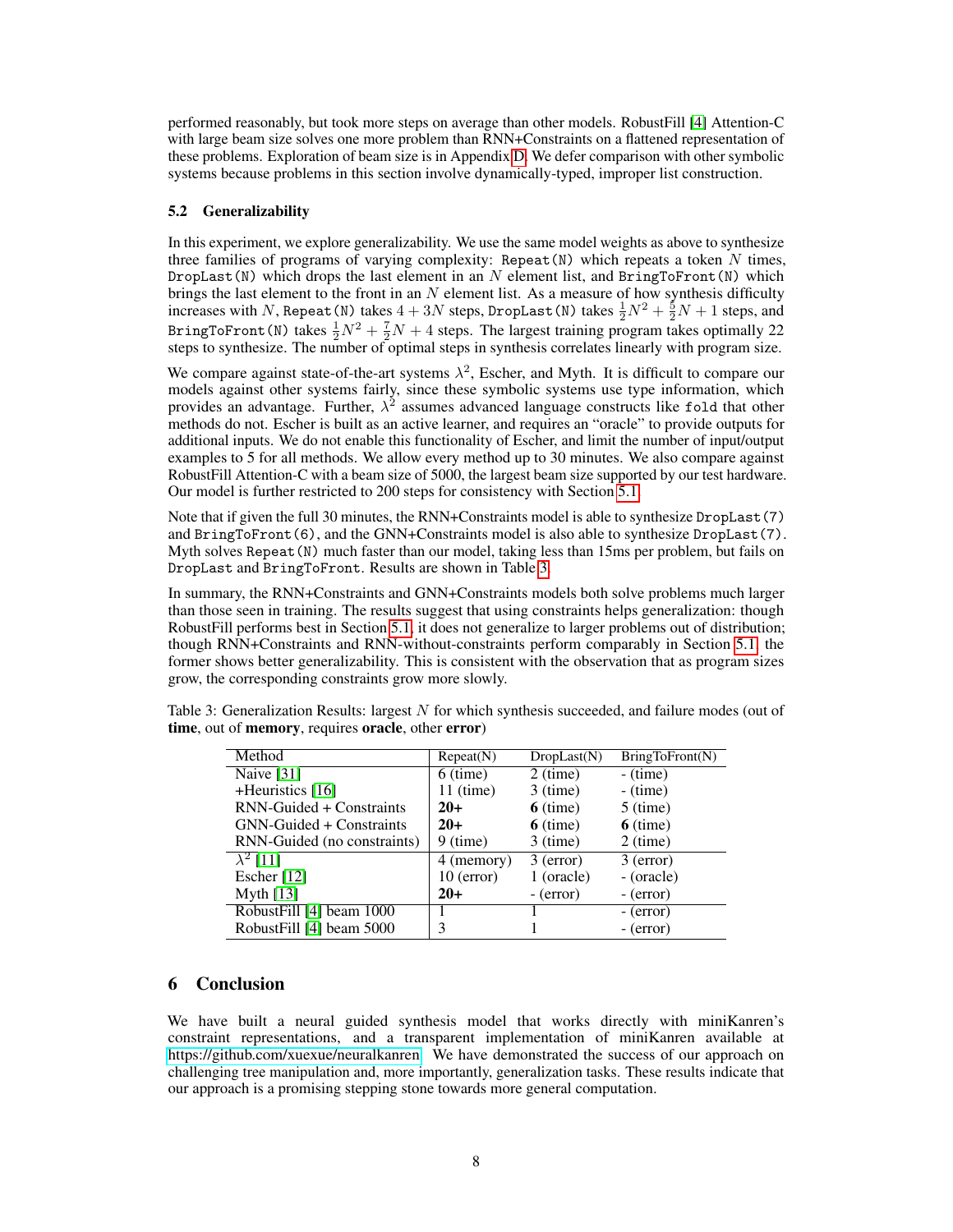#### Acknowledgments

Research reported in this publication was supported in part by the Natural Sciences and Engineering Research Council of Canada, and the National Center For Advancing Translational Sciences of the National Institutes of Health under Award Number OT2TR002517. R.L. was supported by Connaught International Scholarship. The content is solely the responsibility of the authors and does not necessarily represent the official views of the funding agencies.

#### References

- <span id="page-8-0"></span>[1] Arvind Neelakantan, Quoc V. Le, and Ilya Sutskever. Neural programmer: Inducing latent programs with gradient descent. *International Conference on Learning Representations*, 2016.
- <span id="page-8-1"></span>[2] Scott Reed and Nando de Freitas. Neural programmer-interpreters. *International Conference on Learning Representations*, 2016.
- <span id="page-8-2"></span>[3] Alex Graves, Greg Wayne, and Ivo Danihelka. Neural turing machines. *arXiv preprint arXiv:1410.5401*, 2014.
- <span id="page-8-3"></span>[4] Jacob Devlin, Jonathan Uesato, Surya Bhupatiraju, Rishabh Singh, Abdel-rahman Mohamed, and Pushmeet Kohli. RobustFill: Neural program learning under noisy I/O. In Doina Precup and Yee Whye Teh, editors, *Proceedings of the 34th International Conference on Machine Learning*, volume 70 of *Proceedings of Machine Learning Research*, pages 990–998, International Convention Centre, Sydney, Australia, 06–11 Aug 2017. PMLR.
- <span id="page-8-4"></span>[5] Emilio Parisotto, Abdel-rahman Mohamed, Rishabh Singh, Lihong Li, Dengyong Zhou, and Pushmeet Kohli. Neuro-symbolic program synthesis. *International Conference on Learning Representations*, 2017.
- <span id="page-8-5"></span>[6] Matej Balog, Alexander L. Gaunt, Marc Brockschmidt, Sebastian Nowozin, and Daniel Tarlow. Deepcoder: Learning to write programs. *International Conference on Learning Representations*, 2017.
- <span id="page-8-6"></span>[7] Ashwin Kalyan, Abhishek Mohta, Oleksandr Polozov, Dhruv Batra, Prateek Jain, and Sumit Gulwani. Neural-guided deductive search for real-time program synthesis from examples. *International Conference on Learning Representations*, 2018.
- <span id="page-8-7"></span>[8] William E. Byrd and Daniel P. Friedman. From variadic functions to variadic relations. In *Proceedings of the 2006 Scheme and Functional Programming Workshop, University of Chicago Technical Report TR-2006-06*, pages 105–117, 2006.
- <span id="page-8-8"></span>[9] Jason Hemann and Daniel P. Friedman. µkanren: A minimal functional core for relational programming. In *Scheme and Functional Programming Workshop 2013*, 2013.
- <span id="page-8-9"></span>[10] Franco Scarselli, Marco Gori, Ah Chung Tsoi, Markus Hagenbuchner, and Gabriele Monfardini. The graph neural network model. *IEEE Transactions on Neural Networks*, 20(1):61–80, 2009.
- <span id="page-8-10"></span>[11] John K. Feser, Swarat Chaudhuri, and Isil Dillig. Synthesizing data structure transformations from input-output examples. In *ACM SIGPLAN Notices*, volume 50, pages 229–239. ACM, 2015.
- <span id="page-8-11"></span>[12] Aws Albarghouthi, Sumit Gulwani, and Zachary Kincaid. Recursive program synthesis. In *International Conference on Computer Aided Verification*, pages 934–950. Springer, 2013.
- <span id="page-8-12"></span>[13] Peter-Michael Osera and Steve Zdancewic. Type-and-example-directed program synthesis. In *ACM SIGPLAN Notices*, volume 50, pages 619–630. ACM, 2015.
- <span id="page-8-13"></span>[14] Phillip D. Summers. A methodology for lisp program construction from examples. *Journal of the ACM (JACM)*, 24(1):161–175, 1977.
- <span id="page-8-14"></span>[15] Alan W. Biermann. The inference of regular lisp programs from examples. *IEEE transactions on Systems, Man, and Cybernetics*, 8(8):585–600, 1978.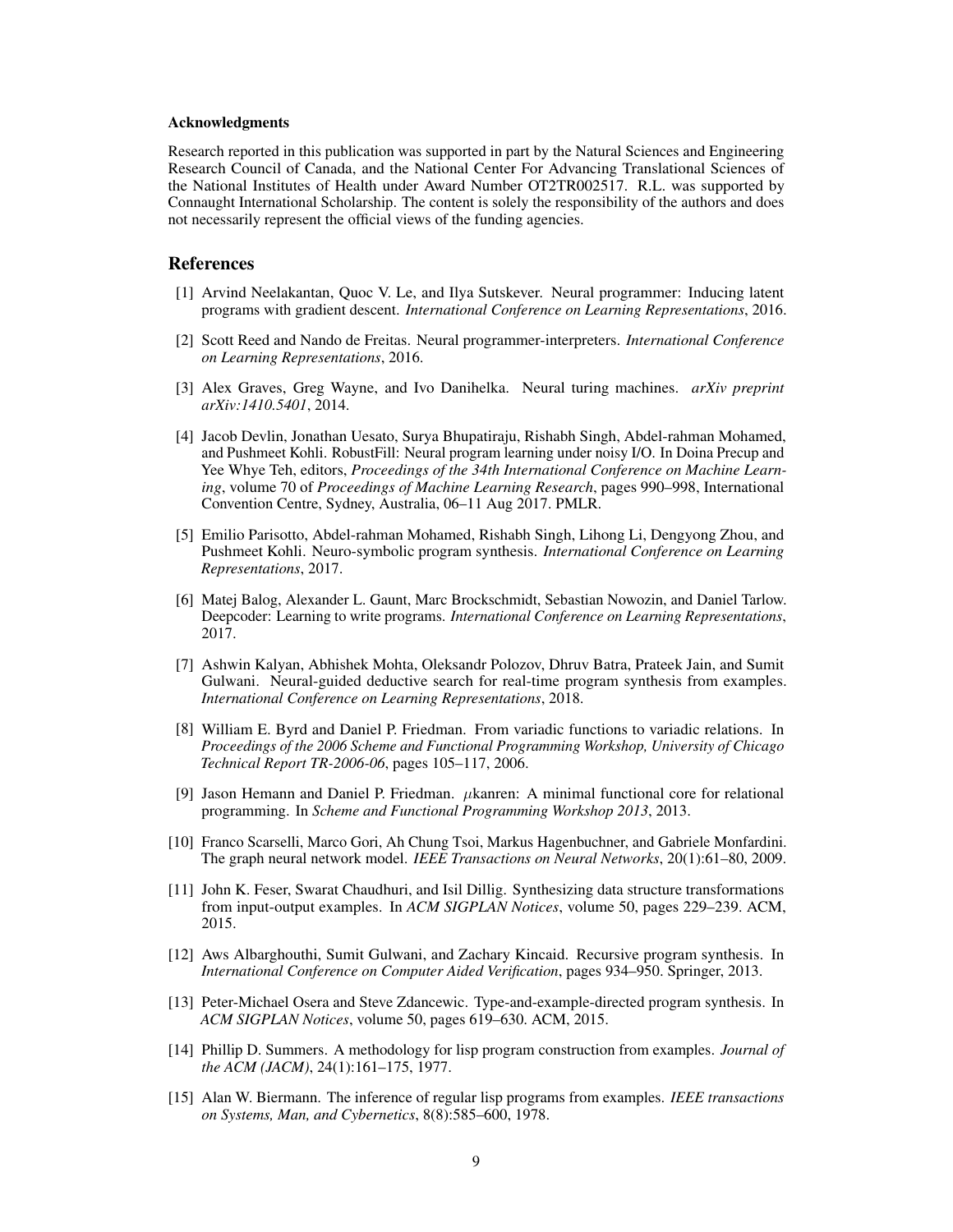- <span id="page-9-0"></span>[16] William E. Byrd, Michael Ballantyne, Gregory Rosenblatt, and Matthew Might. A unified approach to solving seven programming problems (functional pearl). *Proceedings of the ACM on Programming Languages*, 1(ICFP):8, 2017.
- <span id="page-9-1"></span>[17] Xinyun Chen, Chang Liu, and Dawn Song. Towards synthesizing complex programs from input-output examples. *International Conference on Learning Representations*, 2018.
- <span id="page-9-2"></span>[18] Sumit Gulwani. Automating string processing in spreadsheets using input-output examples. In *ACM SIGPLAN Notices*, volume 46, pages 317–330. ACM, 2011.
- <span id="page-9-3"></span>[19] Surya Bhupatiraju, Rishabh Singh, Abdel-rahman Mohamed, and Pushmeet Kohli. Deep API programmer: Learning to program with APIs. *arXiv preprint arXiv:1704.04327*, 2017.
- <span id="page-9-4"></span>[20] Alexander L. Gaunt, Marc Brockschmidt, Rishabh Singh, Nate Kushman, Pushmeet Kohli, Jonathan Taylor, and Daniel Tarlow. Terpret: A probabilistic programming language for program induction. *arXiv preprint arXiv:1608.04428*, 2016.
- <span id="page-9-5"></span>[21] Kevin Ellis, Armando Solar-Lezama, and Josh Tenenbaum. Sampling for bayesian program learning. In *Advances in Neural Information Processing Systems*, pages 1297–1305, 2016.
- <span id="page-9-6"></span>[22] Tim Rocktäschel and Sebastian Riedel. End-to-end differentiable proving. In *Advances in Neural Information Processing Systems*, pages 3788–3800, 2017.
- <span id="page-9-7"></span>[23] Sepp Hochreiter and Jürgen Schmidhuber. Long short-term memory. *Neural computation*, 9(8):1735–1780, 1997.
- <span id="page-9-8"></span>[24] Miltiadis Allamanis, Marc Brockschmidt, and Mahmoud Khademi. Learning to represent programs with graphs. In *International Conference on Learning Representations*, 2018.
- <span id="page-9-9"></span>[25] Xinyun Chen, Chang Liu, and Dawn Song. Tree-to-tree neural networks for program translation. *International Conference on Learning Representations*, 2018.
- <span id="page-9-10"></span>[26] Daniel Selsam, Matthew Lamm, Benedikt Bunz, Percy Liang, Leonardo de Moura, and David L Dill. Learning a sat solver from single-bit supervision. *International Conference on Learning Representations*, 2018.
- <span id="page-9-11"></span>[27] Yujia Li, Daniel Tarlow, Marc Brockschmidt, and Richard Zemel. Gated graph sequence neural networks. *International Conference on Learning Representations*, 2016.
- <span id="page-9-12"></span>[28] Samy Bengio, Oriol Vinyals, Navdeep Jaitly, and Noam Shazeer. Scheduled sampling for sequence prediction with recurrent neural networks. In *Advances in Neural Information Processing Systems*, pages 1171–1179, 2015.
- <span id="page-9-13"></span>[29] Tom Schaul, John Quan, Ioannis Antonoglou, and David Silver. Prioritized experience replay. *International Conference on Learning Representations*, 2016.
- <span id="page-9-14"></span>[30] T. Tieleman and G. Hinton. Lecture 6.5—RmsProp: Divide the gradient by a running average of its recent magnitude. COURSERA: Neural Networks for Machine Learning, 2012.
- <span id="page-9-15"></span>[31] William E. Byrd, Eric Holk, and Daniel P. Friedman. miniKanren, live and untagged: Quine generation via relational interpreters (programming pearl). In *Proceedings of the 2012 Annual Workshop on Scheme and Functional Programming*, pages 8–29. ACM, 2012.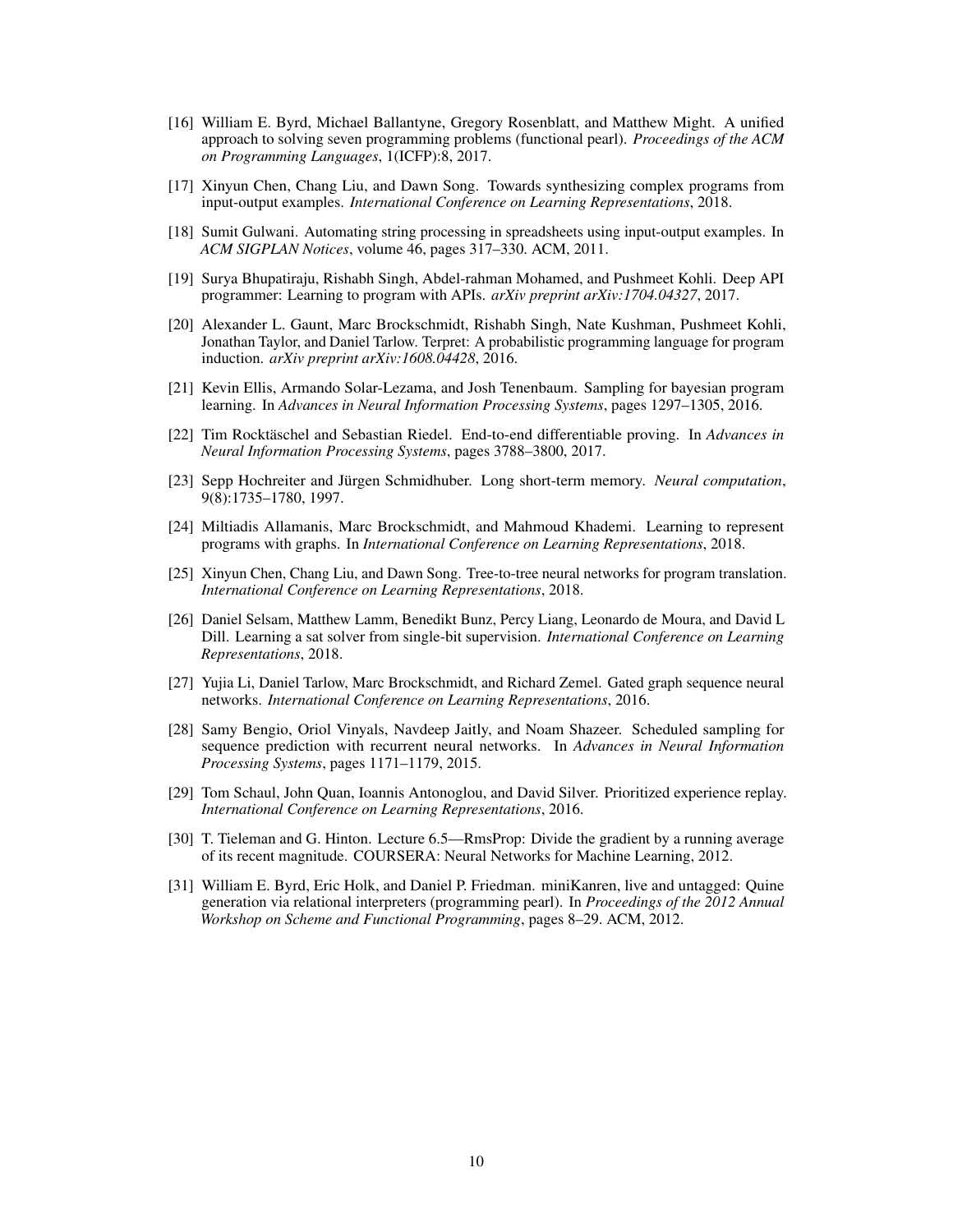## <span id="page-10-0"></span>Appendix A Relational Interpreter

We include below the code for the relational interpreter, written in miniKanren. For readability by machine learning audience, our main paper renames the inputs to the relational interpreter: expr or expression is called P or *program* in the main paper, env or environment is called I or *input*, and value is called O or *output*.

```
(define-relation (evalo expr env value)<br>(conde :: conde creates
      onde ;; conde creates a disjunction<br>((fresh (body) ;; fresh creates new variables
          resh (body) ;; fresh creates new variables and a conjunction (== '(lambda ,body) expr) ;; expr is a lambda definit
                                                                 ;; expr is a lambda definition
      (== ' (closure , body , env) value)))<br>((- = ' (quote , value) expr));; expr is a literal constant
      ((\text{fresh } (a*)<br>(== '(\text{list } . ,a*) \text{ expr});; expr is a list construction
          (eval-listo a* env value)))
      (({\text{fresh (index})})<br>(== '(var ,index) expr);; expr is a variable
          (lookupo index env value)))
      ((fresh (rator rand arg env<sup>o</sup> body)<br>(== '(app ,rator ,rand) expr)
                                                               ;; expr is a function application
          (evalo rator env '(closure ,body ,env^))
          (evalo rand env arg)
          (evalo body '(,arg . ,env^) value)))
      ((\text{fresh } (a d va v d))<br>(== '(cons , a , d) expr);; expr is a cons operation
          ( == \, ' ( , \mathtt{va} \, . \, , \mathtt{vd} ) \ \mathtt{value} )(evalo a env va)
          (evalo d env vd)))
      ((\text{fresh } (c \text{ vd}) \quad (= ' (car , c) \text{ expr});; expr is a car operation
          (\text{evalo c env } (, value . ,vd))))
      ((\text{fresh } (c va)<br>(== '(cdr , c) expr);; expr is a cdr operation
          (\text{evalo c env } (, \text{va } . , \text{value}))))))
```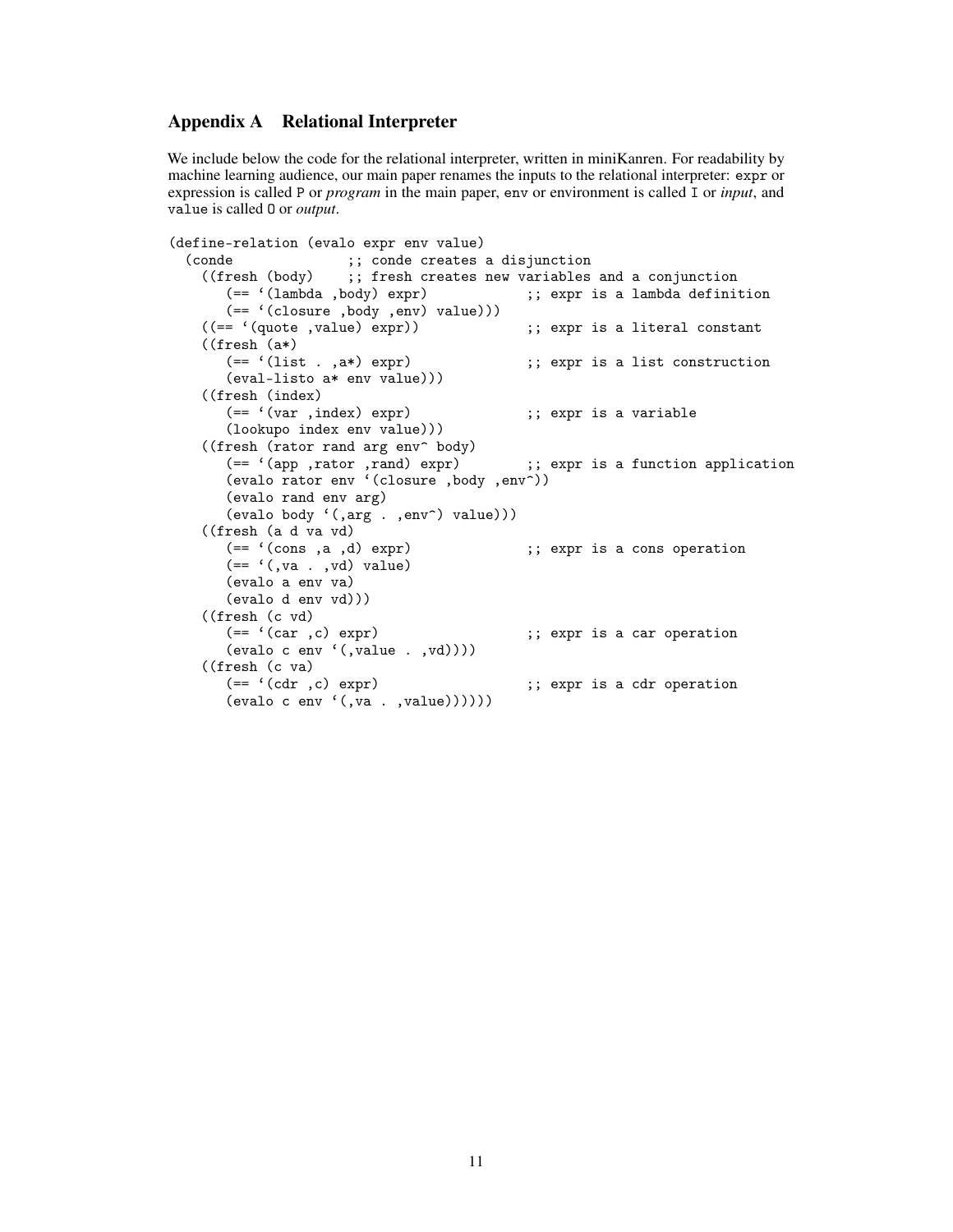# <span id="page-11-0"></span>Appendix B Example Generated Problems

Some examples of automatically generated problems are shown in Table [A1.](#page-1-0) Variables in a function body are encoded using de Bruijn indices, so that (var ()) is looking up the 0th (and only) variable. The symbol . denotes a pair.

| Program: (LAMBDA (CAR (CAR (VAR ()))))                                |                           |
|-----------------------------------------------------------------------|---------------------------|
| Input                                                                 | Output                    |
| $((b + #t))$                                                          | b                         |
| $((( )$ . b) . a)                                                     | $\circ$                   |
| $((a \cdot s) \cdot 1)$                                               | a                         |
| (((y . 1)) . 1)                                                       | $(y + 1)$                 |
| ((b))                                                                 | b                         |
| Program: (LAMBDA (CONS (CAR (VAR ())) (QUOTE X)))                     |                           |
| Input                                                                 | Output                    |
| (a)                                                                   | $(a \cdot x)$             |
| $(\#t \; . \; s)$                                                     | $(\#t \cdot x)$           |
| $((1 \cdot y) \cdot y)$                                               | $((1 \t y) \t x)$         |
| ((y 1.s) . 1)                                                         | ((y 1.s) . x)             |
| $(((x \cdot x)) \cdot y)$                                             | $(((x \cdot x)) \cdot x)$ |
| Program: (LAMBDA (QUOTE X))                                           |                           |
| Input                                                                 | Output                    |
| y                                                                     | x                         |
| $\circ$                                                               | $\mathbf x$               |
| #t                                                                    | $\mathbf x$               |
| a                                                                     | $\mathbf x$               |
| $\mathbf b$                                                           | x                         |
| Program: (LAMBDA (CONS (CAR (VAR ())) (CAR (CAR (CDR (VAR ()))))))    |                           |
| Input                                                                 | Output                    |
| (y (y b) y)                                                           | $(y \cdot y)$             |
| (x(1.1))                                                              | $(x \cdot 1)$             |
| (x ((y . a) . x) . a)                                                 | $(x \ y \ a)$             |
| $((#f + #t)$ $(Hf + a) . 1)$                                          | $((#f + #t) + #f)$        |
| $(a ((y #f + ff) + 1) + a)$                                           | $(a \ y #f . #f)$         |
| Program: (LAMBDA (CAR (CDR (CAR (CAR (CDR (CDR (CDR (VAR ())))))))))) |                           |
| Input                                                                 | Output                    |
| (#f a () $((#f b . 1) . y) . #t)$                                     | b                         |
| $(x #t y ((() (+t . a) . s)))$                                        | $(\#t \cdot a)$           |
| (x b s ((#f (s 1 b) . y)) . s)                                        | (s 1.b)                   |
| (b () #f $((b ((x + it) + x)))$ . a)                                  | $((x + #t) + x)$          |
| $(1 \#t a ((s (1 \#t s . a) . x) . #t) . #t)$                         | $(1 \#t s . a)$           |

Table A1: Sample auto-generated training problems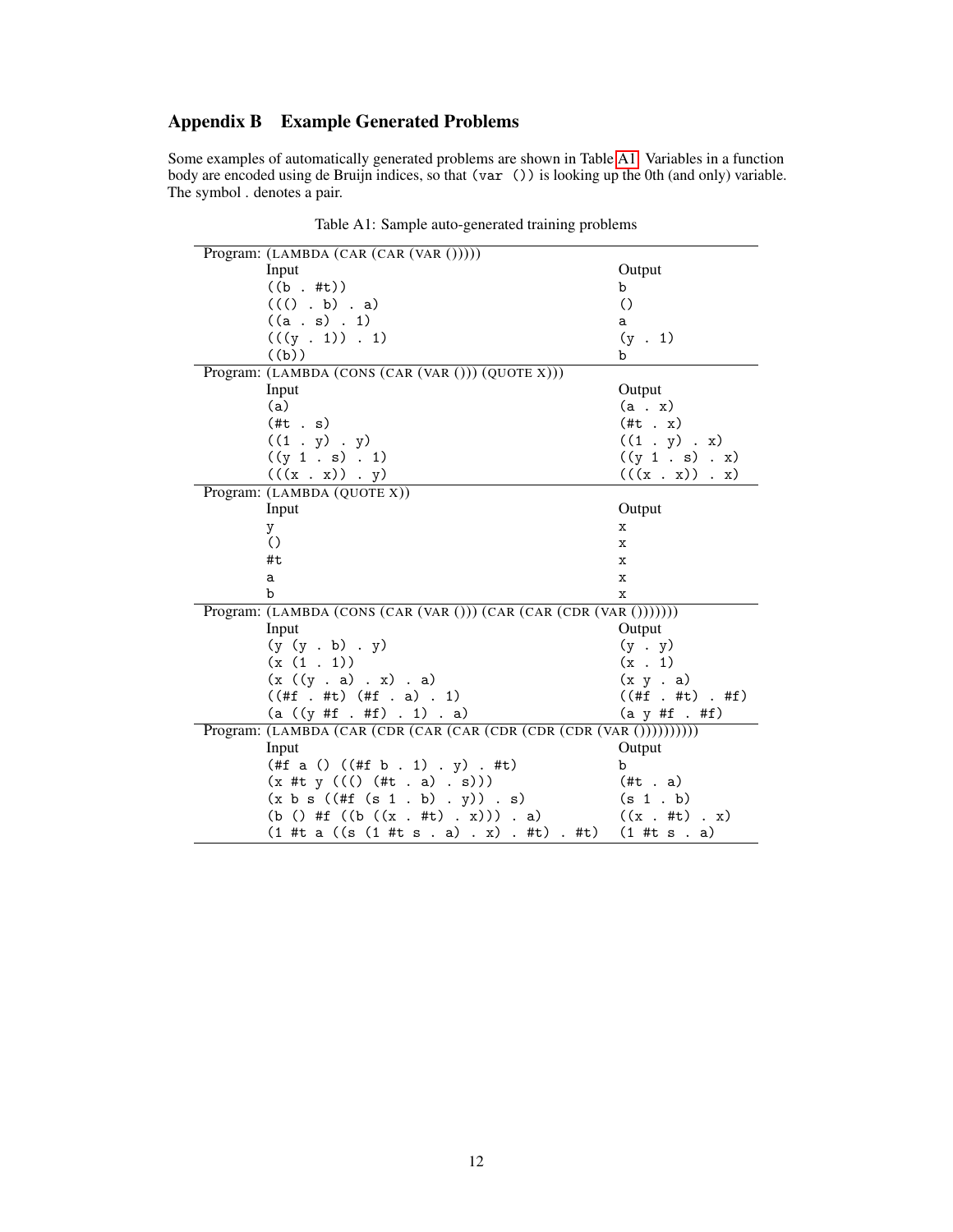# Appendix C Problems where Neural Guided Synthesis Fails

Table [A2](#page-6-1) lists problems on which the methods failed. The single problem that RNN + Constraints failed to solve is a fairly complex problem. The problems that the GNN + Constraints failed to solve all include a complex list accessor portion. This actually makes sense: it is conceivable for multi-layer RNNs to be better at this kind of problem compared to a single-layer GNN. The RNN without constraints also fails at complex list accessor problems.

| Method               | Problem                                                                                                                                                                      |
|----------------------|------------------------------------------------------------------------------------------------------------------------------------------------------------------------------|
| $RNN +$ Constraints  | $\frac{1}{\tan b}$ (cons (cons (var ()) (var ())) (cons (var ()) (car (cdr (var ())))))                                                                                      |
| GNN + Constraints    | $\left(\frac{\text{lambda}(car (car (car (car (cdr (cdr (car (var ())))))))}{\text{lambda}(car (car (car (cdr (car (var ())))))))}\right)$                                   |
|                      | $\langle$ lambda (car (car (car (cdr (car (cdr (car (var $\langle$ )))))))))))))                                                                                             |
|                      | $\langle$ lambda (car $\langle$ car $\langle$ car $\langle$ cdr $\langle$ cdr $\langle$ cdr $\langle$ car $\langle$ var $\langle$ i $\rangle$ ))))))))))                     |
|                      | $(lambda (car (car (cdr (car (var ())))))))$                                                                                                                                 |
|                      | $\langle$ lambda (car $\langle$ car $\langle$ cdr $\langle$ car $\langle$ cdr $\langle$ cdr $\langle$ car $\langle$ var $\langle$ i $\rangle$ ))))))))))                     |
|                      | $\langle$ lambda (car $\langle$ car $\langle$ cdr $\langle$ cdr $\langle$ cdr $\langle$ cdr $\langle$ car $\langle$ var $\langle$ i $\rangle$ ))))))))))                     |
|                      | $\langle$ lambda (car $\langle$ cdr $\langle$ car $\langle$ car $\langle$ cdr $\langle \langle \text{var}(y) \rangle \rangle$ ))))))                                         |
|                      | $\langle$ lambda (car $\langle$ cdr $\langle$ car $\langle$ cdr $\langle$ cdr $\langle$ car $\langle$ var $\langle$ i $\rangle$ )))))))))                                    |
|                      | $(lambda (car (cdr (cdr (car (cdr (var ())))))))$                                                                                                                            |
|                      | $\langle$ lambda (car $\langle$ cdr $\langle$ cdr $\langle$ cdr $\langle$ cdr $\langle$ car $\langle$ car $\langle$ var $\langle$ i $\rangle$ ) $\rangle$ ) $\rangle$ )))))) |
|                      | $\langle$ lambda (car $\langle$ cdr $\langle$ cdr $\langle$ cdr $\langle$ cdr $\langle$ car $\langle$ cdr $\langle \langle \text{var}(v) \rangle \rangle \rangle$ ))))))))   |
|                      | (lambda (cdr (cdr (car (var ()))))))                                                                                                                                         |
| RNN (No Constraints) | $\text{(lambda (cons (car (var))) (cons (var))) (cdr (car (var)))))}$                                                                                                        |
|                      | $\langle$ lambda $\langle$ cdr $\langle$ car $\langle$ car $\langle$ cdr $\langle$ car $\langle$ cdr $\langle \langle \text{var}(y) \rangle \rangle$                         |
|                      | $\langle$ lambda $\langle$ cdr $\langle$ car $\langle$ cdr $\langle$ car $\langle$ car $\langle$ car $\langle \langle \rangle$ xar $\langle \rangle$ )))))))))               |
|                      | $\langle$ lambda $\langle$ cdr $\langle$ car $\langle$ car $\langle$ car $\langle$ car $\langle$ car $\langle \langle \rangle$ xr $\langle \rangle$ $\rangle$                |
|                      | $\langle$ lambda $\langle$ cdr $\langle$ car $\langle$ car $\langle$ cdr $\langle$ car $\langle$ cdr $\langle \langle \text{var}(y) \rangle \rangle$                         |
|                      | $\langle$ lambda $\langle$ cdr $\langle$ car $\langle$ cdr $\langle$ car $\langle$ car $\langle$ car $\langle \langle \rangle$ xar $\langle \rangle$ )))))))))               |
|                      | $\langle$ lambda $\langle$ cdr $\langle$ car $\langle$ car $\langle$ car $\langle$ car $\langle$ car $\langle \langle \rangle$ xr $\langle \rangle$ $\rangle$ $\rangle$      |

Table A2: Problems where Neural Guided Synthesis Fails